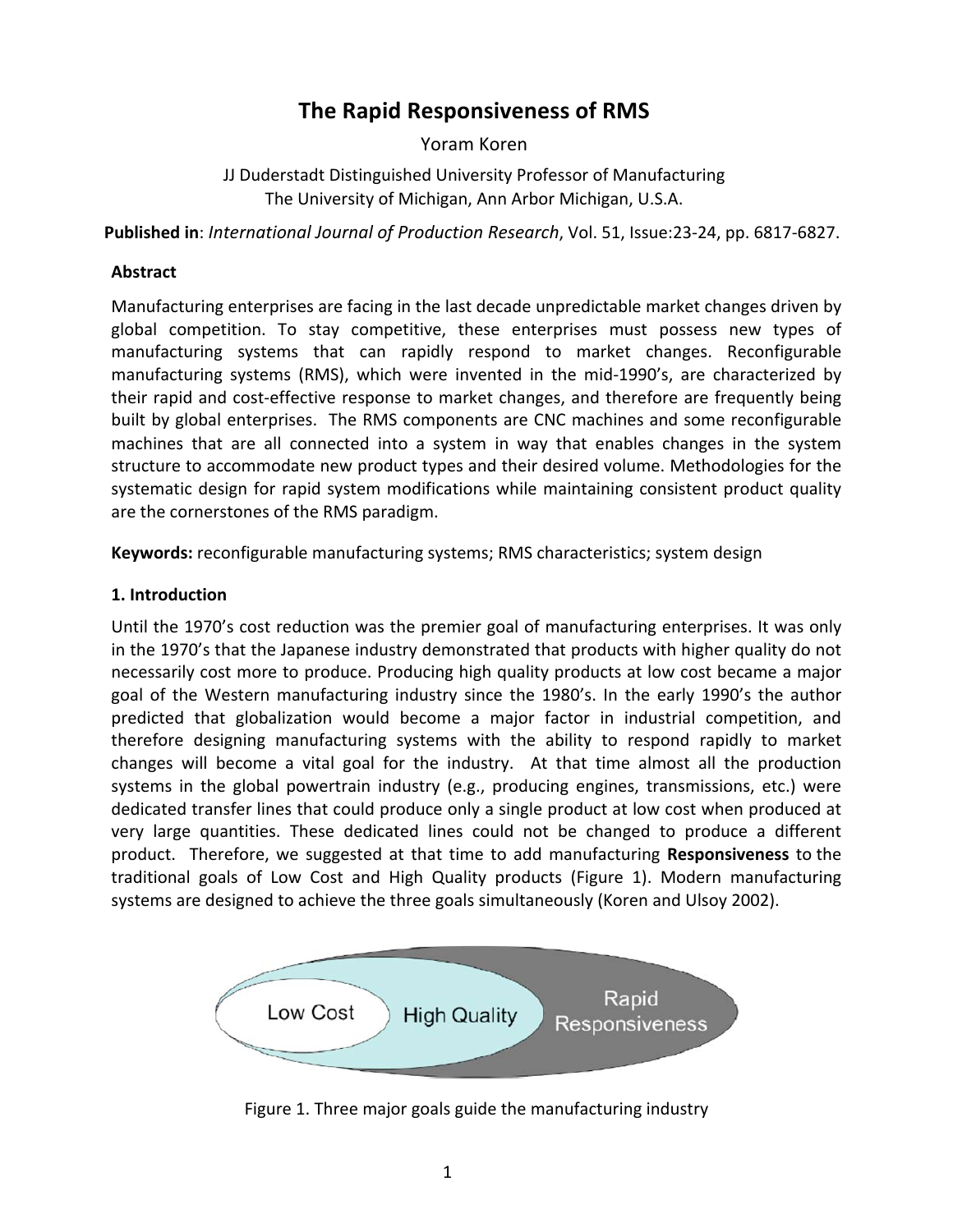In 1994 the author led a team from academia and industry that proposed to the NSF to form a national center for designing systems that could be rapidly changed. In 1996 the Engineering Research Center for Reconfigurable Manufacturing Systems (ERC-RMS) was formed at the University of Michigan and operated until 2010 with financial support of \$47 million from the NSF, the state, and major manufacturers (General Motors, Ford, Chrysler, Cummins, Caterpillar, Boeing, and machine tool and control companies). The Center was granted 12 US patents on RMS technologies, had 9 technology implementations in automotive plants, provided financial support to 72 Ph.D. students who developed RMS technologies, and published 1,700 papers that acknowledged the Center support.

The compelling motive to form the Center was the need of the industry to cope with unpredictable market changes that are occurring at increasing pace. These market changes included: (1) Short windows of opportunity for introduction of new products, (2) Large fluctuations in product demand, and (3) Large fluctuations in product mix. These drivers reflect a new balance among global economy, society and technology. To gain profit in this new environment, manufacturing companies must be able to react to changes rapidly and cost**effectively.**

To be responsive to markets, two basic types of reconfiguration capabilities are needed in manufacturing systems  $-$  in their functionality and in their production capacity. Adjusting the system production capacity is needed in order to cope with fluctuations in product demand (and mix) caused by changing market conditions. Figure 2 shows how the actual demand for Products A and B can be different from what was planned (initial projection).

Therefore, the strategic goal of the center was to develop a **responsive** manufacturing system that is designed for rapid and cost-effective changes (Koren and Ulsoy 1997). Its production capacity must be rapidly **scalable** to produce more products on existing systems exactly when the market needs them. The system must be also easily **convertible** from one product to another that customers like more. These manufacturing requirements are expressed by our slogan:



*" … exactly the capacity and functionality needed…. exactly when needed."*

Figure 2. Projection compared to actual demand: Higher initial demand than expected for both products and Product C is introduced earlier than expected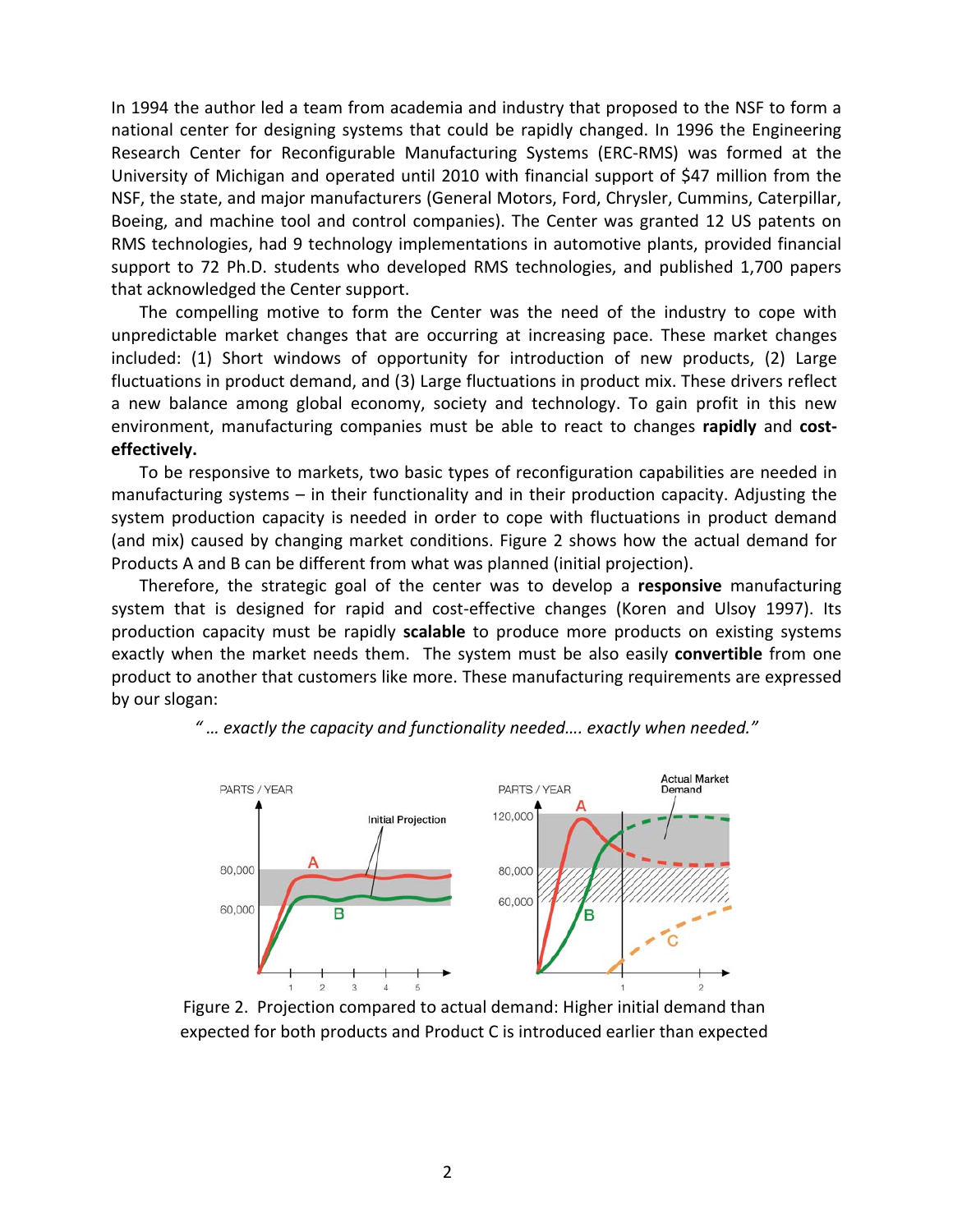#### **2. Practical RMS Configurations**

The production in large manufacturing systems is done in many stages. In these multi-stage systems product is partially processed in one stage and then transferred to the next until all operations are completed. The configuration of a system can facilitate or impede the system's productivity, responsiveness, convertibility and scalability. Multi-stage manufacturing systems can allow for several practical configurations depending on (1) the way the machines are arranged in the stages, and (2) the way the machines are connected via the material handling system (Spicer et al, 2002).

The first step in designing a new system is to determine the number of possible configurations when the daily demand, *Q* [parts/day], and the total machining time for the part, **t** [minute/part], are given. The **minimum number of machines,** *N*, needed in the system is calculated by the equation

$$
N = \frac{Q \times t}{Minutes/day available \times Machine reliability}
$$
\n(1)

For example, if there is a need for 500 parts per day, and the processing time for each part is 9.5 We assume 100% reliability of all pieces of equipment (i.e., machine reliability = 1). The resulting number of machines calculated by Eq. (1) must be rounded to the next larger integer. minutes, for a working time of 1000 min/day there is a need for at least five machines in the system. The system designer should determine what is the best way to arrange these five machines and how to connect them. This decision is challenging because the five machines, can be arranged in many configurations, 33 of which are shown in Figure 3. The designer's dilemma is which one of all these configurations is the most advantageous?



Figure 3. Configurations with 5 machines

In the general case the total number of configurations for *N* machines is huge. When plotted on a logarithmic scale, the number of configurations increases almost linearly with the number of machines. For example, in the case of five machines the total number of possible configurations is 48. Six machines can be arranged in 170 configurations, and 10 machines can be arranged in over 35,000 configurations. In the powertrain industry the number of machines in one system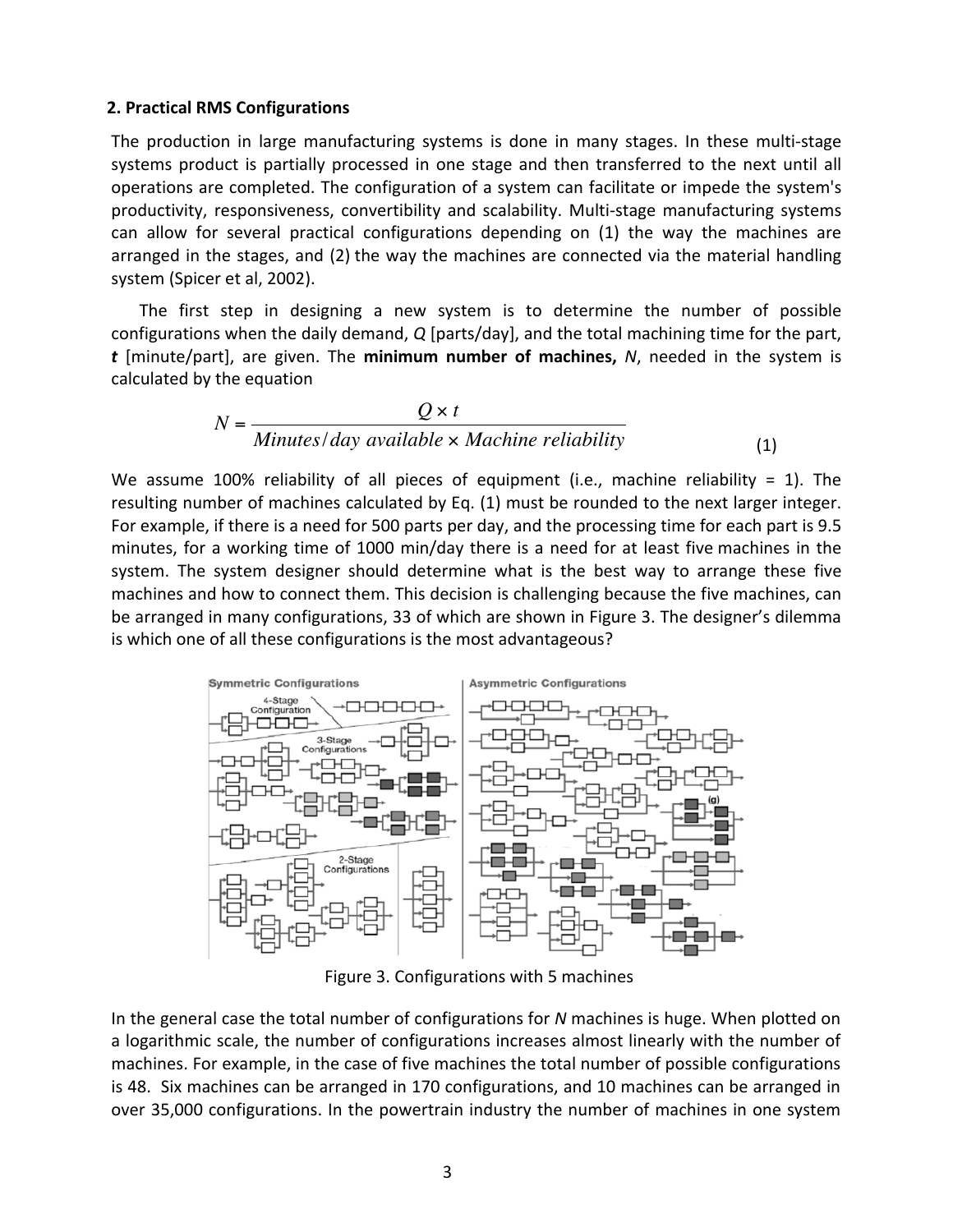may be over 100 machines. Nevertheless, practically only symmetric configurations are suitable for manufacturing systems (Koren 2010), and therefore the number of possible practical RMS configurations is much smaller.

Symmetric configurations may be of three basic classes that are shown in Figure 4. (I) Several serial manufacturing lines arranged in parallel. (II) RMS Configurations that always have crossover connections after every stage. The part from any machine in stage *i* can be transferred to any machine in stage  $(i + 1)$ . All machines and operations in each stage are identical. (III) Configurations in which there are some stages with no crossovers. This class includes combinations of the previous two classes.



Figure 4. Three classes of symmetric configurations

Methods for selecting the optimal configurations were suggested by Goyal et al (2012), by Xiaobo et al. (2000b), and by Li et al. (2012) who suggested a method based on Petri nets. These methods, however, are difficult to implement in practical cases. A systematic methodology to design configurations when the number of machines is given was presented by Koren and Shpitalni (2010). A simple example of a practical RMS configuration is depicted in Figure 5. It represents a system already being utilized in the powertrain industry in North America. It is a system of three stages that can produce two different parts (a and b) simultaneously. A cell gantry serves all machines in a particular stage; it brings parts and loads them on the machines, and takes the finished parts and transfers them to a buffer (the circle in Figure 5) located next to the main material handling system. The latter is usually a gantry (called the spine gantry), but it can be also a conveyor, or several AGVs. To balance the system sequence, all stages should have almost the same cycle time. The machines in each stage are always identical. In Figure 5, the cycle time of each of the two machines in Stage 2 is approximately 1.5 times shorter than the cycle time for the three machines in Stages 1 and 3. (In industry, the set of all machining tasks assigned to a stage is called an "Operation".)



Figure 5. Practical RMS configuration with three stages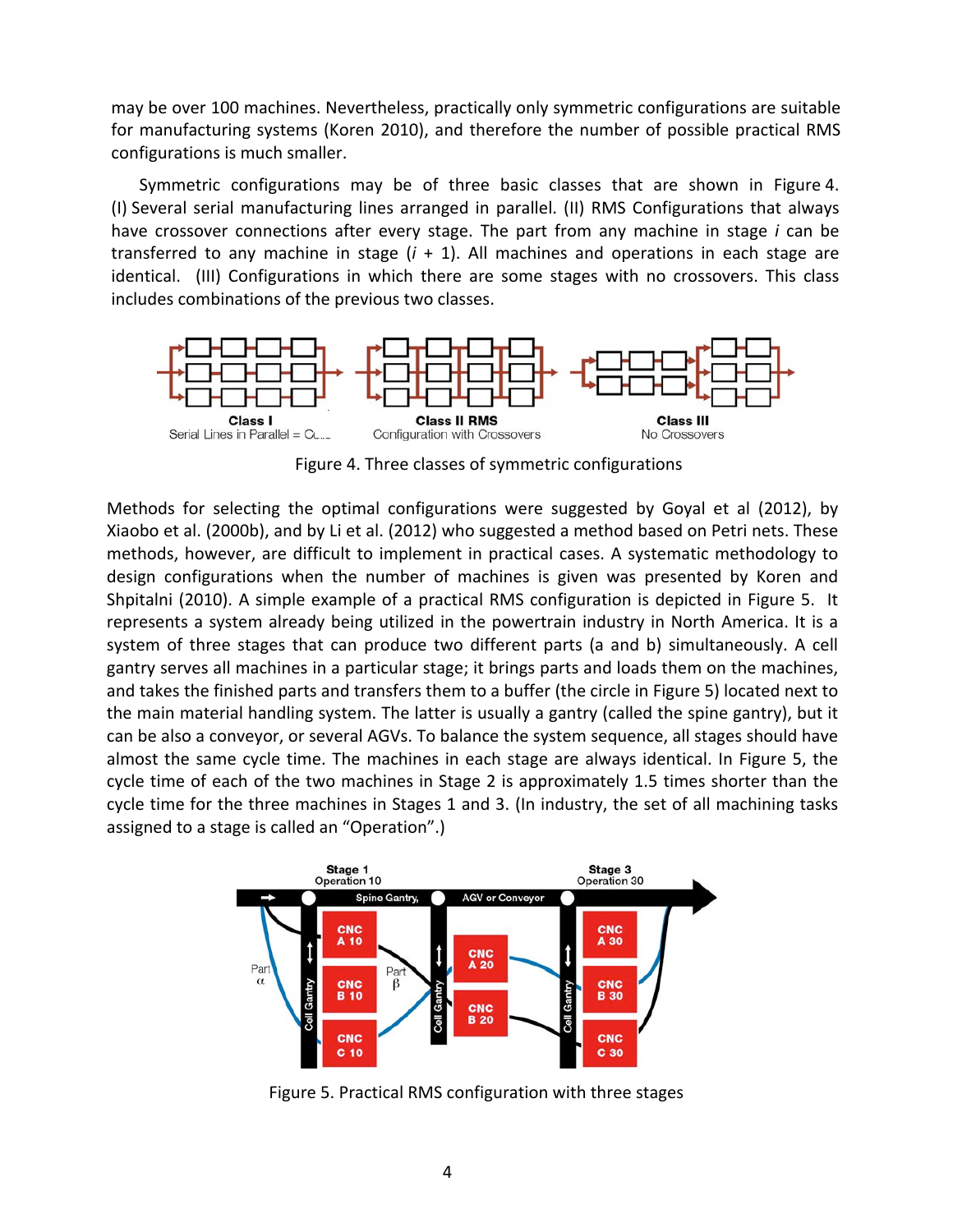#### **3. RMS Key Characteristics**

A Reconfigurable Manufacturing System (RMS) is a system designed at the outset for rapid changes in its structure, as well as in its hardware and software components, in order to quickly adjust the production capacity and functionality within a part family (Xiaobo et al, 2000a). Example of a change may be adding a CNC machine to stage 2 in Figure 5, which also requires extending the cell gantry to serve the new machine.

The reconfigurable systems must be designed for several changes during their lifetime, and must be created by using hardware and software modules that can be integrated quickly and reliably. If the system and its machines are not designed at the outset for reconfigurability, the reconfiguration process will prove lengthy, and therefore impractical. Achieving this design goal requires that the RMS possess the six key characteristics listed below.

**Scalability** is the characteristic that enables to design the system structure for changes in order to modify its capacity in response to market demands. Changing capacity means changing the production volume per day. Structure may be adjusted at the system level (e.g., adding machines), and at the machine level (e.g., adding spindles, adding axes, or changing tool magazines).

**Convertibility** is defined as the capability of a system to adjust production functionality, or change the system from one product to another of the same product family. System convertibility includes contributions due to machines, their arrangements or configuration, and material handling devices. End-users of manufacturing systems are struggling with the issue of how to measure and quantify convertibility. Metrics for convertibility were proposed so that different manufacturing systems can be compared with respect to this area of performance (Maier-Speredelozzi, 2003). These metrics are based on assessments of the configuration itself, and the system components such as machines and material handling devices. Metrics for quantifying convertibility are useful for comparing system configurations during the early phases of design, without requiring detailed product or process plan information.

**Diagnosability** in RMS means that the system is capable of being rapidly diagnosed, in order to reduce the reconfiguration ramp-up time. Diagnosability enables identifying rapidly the sources of bad quality products after reconfiguration. Detecting unacceptable part quality is critical in reducing the ramp-up time that is needed after each reconfiguration. Diagnosability is performed by adding in-line inspection machines in the system to identify inaccuracies, and using a method that enables identifying the source of the error, namely performing root-cause analysis in real-time during production. As production systems are reconfigured more frequently, it becomes essential to rapidly tune the reconfigured system so that it produces quality parts. Therefore, built-in diagnosability is an essential property of RMS.

**Modularity.** In order to reduce the reconfiguration time in a reconfigurable manufacturing system, all major components should be modular (e.g., designing a gantry composed of modules enables extending the gantry to serve an additional machines).

**Integrability** is a characteristic that aims at reducing the reconfiguration cost and time. Designing hardware and software interfaces for quick module integration with other modules reduces the reconfiguration time.

**Customization** is a characteristic that aims at reducing the reconfiguration cost. It is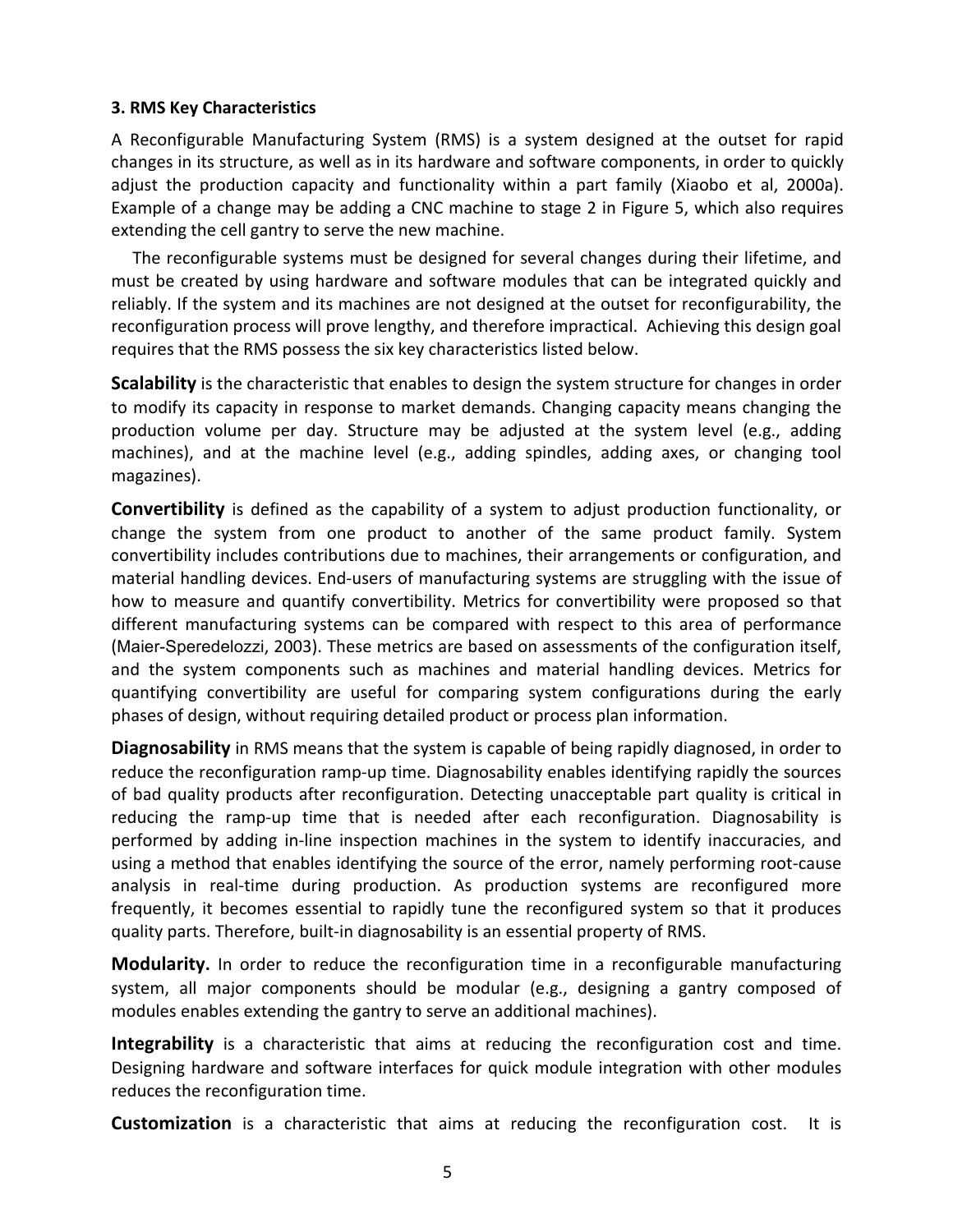accomplished by designing a manufacturing system around the part family (Zhang *et al.* 2012), with the customized flexibility required for producing all parts of this part family (Koren *et al.*) 1999, Dou et al. 2010). Therefore, the definition and formation of part families are essential to RMS design and operations (Kapil *et al.* 2012). The formation of a product family may sometimes be determined by product-process simultaneous reconfiguration (Abdi, 2012), which further may reduce capital cost.

The six key RMS characteristics determine the ease and cost of reconfigurability of manufacturing systems, and thereby enabling rapid responsiveness of the enterprise to sudden market changes. But, as seen in Figure 6, the six characteristics contribute also to the other goals of the enterprise: Low cost and high quality products.



Figure 6. The goals of  $21<sup>st</sup>$  Century manufacturing enterprise are High Product Quality, Low Cost, and Rapid Responsiveness that are grounded on six RMS characteristics

Designing a system that contains the six characteristics enables accomplishing three goals:

- 1. Achieving "exactly the capacity and functionality needed, exactly when needed."
- 2. Reducing the time for reconfiguration.
- 3. Reducing the cost of reconfiguration.

Two of these six RMS characteristics —Scalability and Diagnosability— were identified by our industry partners as critical to achieving cost-effective responsiveness in their plants. We would like to elaborate below on these two characteristics.

# **4. Scalability Accommodates Future Surge in Demand**

Scalability of the system's production capacity is the ability to quickly and cost-effectively change the system capacity (i.e., the possible maximum production volume). Scalability is accomplished by adding (or subtracting) manufacturing resources to an existing system (e.g. machines, spindles, gantry modules, etc.). In order to achieve a rapid and cost-effective scalability, the system has to be designed at the outset for scalability, which may require some additional capital investment when the system is originally built (Wang et al 2012).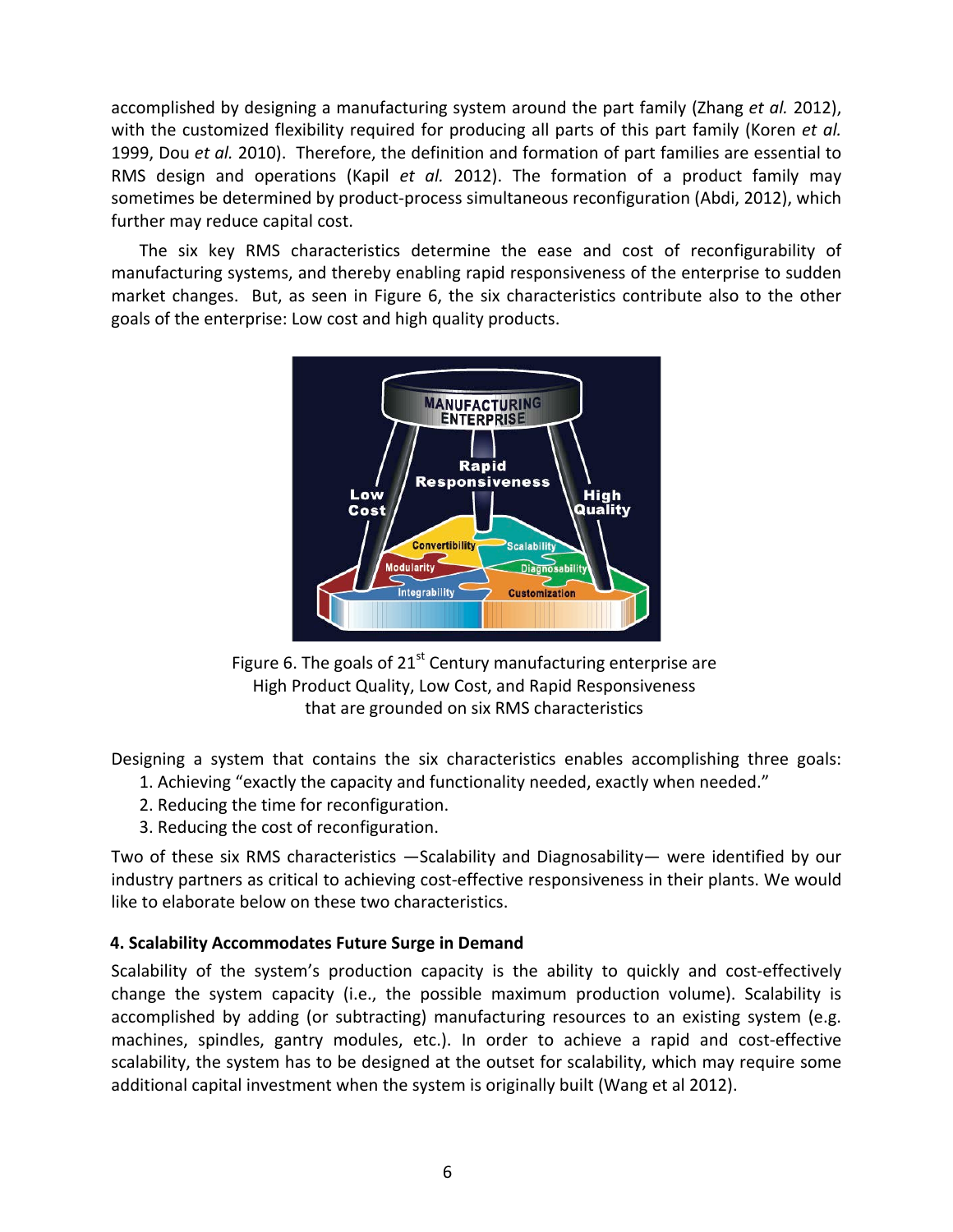An example of scalable system configuration is depicted in Figure 7. Producing a part requires 21 tasks, that each requires 30 seconds, namely 630 seconds are needed to produce each part. In this case each of the six machines in the system does seven tasks of 30 s each, totaling 210 s per machine, and the system produces a part every 1.75 minutes (274 parts per 8hour working day).

When the demand grows from 274 to 320 parts/day, seven machines are needed (320:  $274=7:6$ ). This is accomplished by adding a new machine to Stage 2 as shown in Fig. 7b. The last task that was performed on Stage 1 is shifted from Stage 1 to Stage 2 (so each machine in Stage 1 operates for 180 s on the part), and the first task that was performed on Stage 3 is shifted from Stage 3 to Stage 2. Two tasks were added to Stage 2, so each machine in Stage 2 will now operate for 270 s on each part, and the system cycle time becomes 90 s per part. Now the system produces a part every 1.5 minutes. A perfect scalability has been obtained.



Figure 7. When demand grows, the initial system, a, is scaled-up to Configuration **b** to meet the new demand

We were asked by an auto company to design a machining system for future increase in its production volume, i.e., design for scalability. The system was composed of three stages with four CNC machines at each stage (total 12 CNC machines). The part required many unequal machining tasks, and therefore a rigorous line-balancing algorithm must be utilized to balance the operation time in each stage, both for the present time and for the future, after scalability when demand grows. Balancing algorithms are essential to system scalability, and may be based on heuristic approaches (Dolgui 2005, Essafi et al. 2012), or on Graph Approach (Dolgui 2006).

Our line-balancing algorithm, however, is based on Genetic Algorithm. The two planned possible future scalability steps were adding 8% and 16%, which obviously should be accomplished by adding one machine and two machines, respectively. The design challenge is in which stage to add the first machine, and where to add the second machine. The solution requires extensive programming using a line-balancing algorithm. The results are shown in Figure 8. For the first scalability step the line-balancing calculations show that adding a machine in the third stage will result in the maximum throughput gain. The unexpected result in this case is that for the second scalability step the second machine should be also added in stage 3.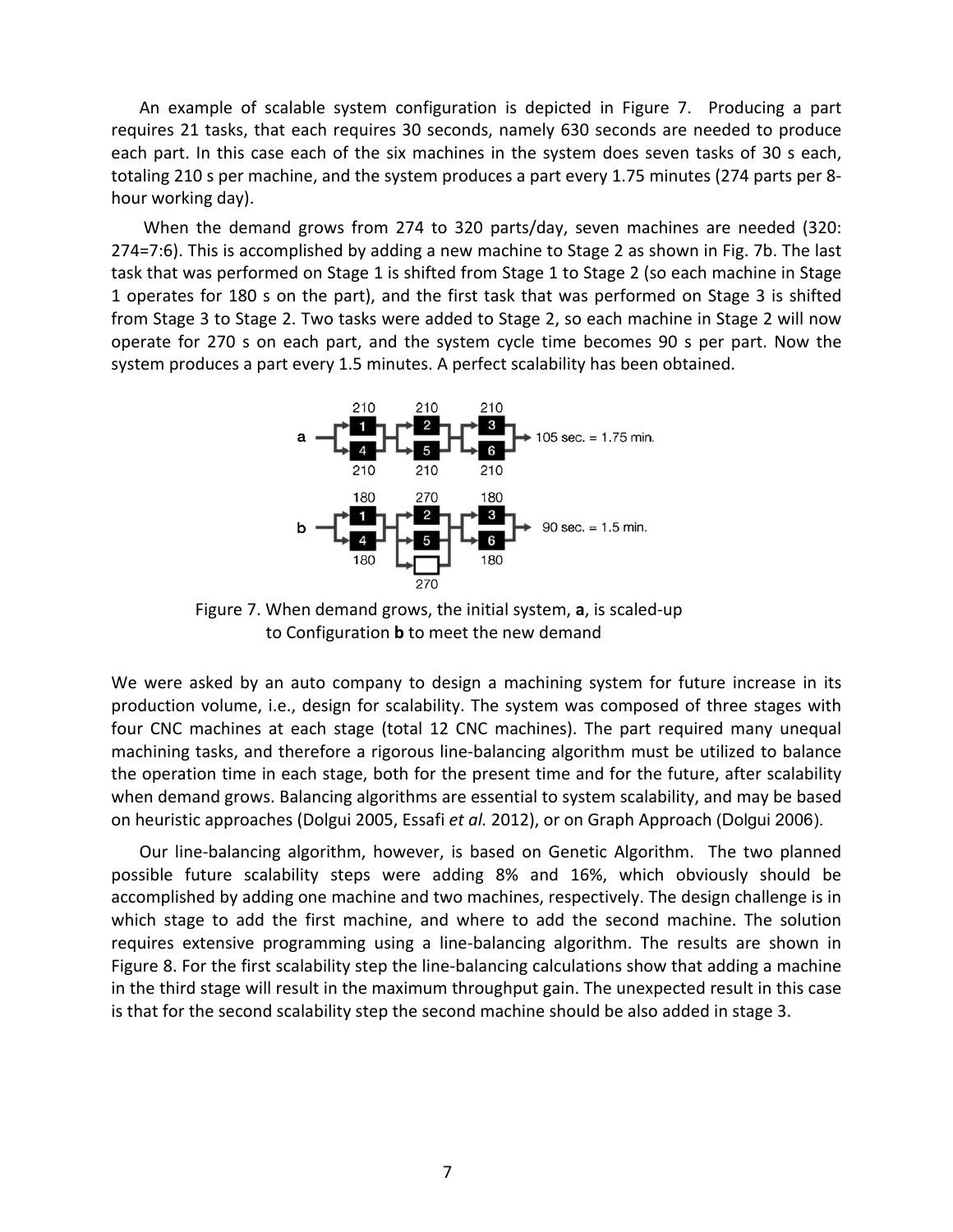

Figure 8. A case study of an RMS with two scalability steps

Building a system for future scalability requires additional capital investment. In the case of Figure 8 we have to reserve one spot, or two spots, in Stage 3 for the option of adding one, or two machines if needed in the future. It is also optional to extend the cell gantry (which is built on the ceiling) for the option of serving these two machines. These options (reserving space, and extending the gantry) require additional cost, which is very small compared to the total system cost, but, in turn, guarantees rapid scalability if needed. If scalability is performed quickly exactly when needed, the manufacturer profit increases enormously.

The extra capital investment needed for quick scalability is similar to buying an insurance premium for a future event, which is likely to occur. In our case, if the demand does rise, new machines should be purchased and the system can be rapidly scaled up to supply the new demand in a short time. If the demand is unchanged during the lifetime of the system, a small capital investment on the space reserved and the extended material handling system was lost. The financial consequences are similar to buying car insurance and not having an accident.

So far we discussed scalability at the system level. However, scalability may be also performed at the equipment level. For example, it was shown that cost-effective volume scalability is achieved by utilizing modular scalable machine tools. The cost-effectiveness of such machines can be numerically evaluated, as well as the calculation of the optimal number of modules that can be included in scalable machines [Spicer et-al, 2005].

#### **5. Diagnosability Enables Rapid Ramp-Up**

Rapid ramp-up of a manufacturing system after installation, as well as after each reconfiguration enhances responsiveness and reduces cost, and therefore is essential to the success of the RMS paradigm. As production systems are made more reconfigurable, and their functionality and layouts are modified more frequently, it becomes essential to rapidly tune the newly reconfigured system so that it can quickly produce quality parts. If ramp-up is not done quickly, the reconfiguration advantage is lost. The Ramp-Up period is defined as:

Ramp-Up Period is defined as the period of time it takes a newly introduced system or a reconfigured manufacturing system to reach its designed levels of production in terms of both throughput and part quality.

A system with built-in **diagnosability** enables rapid ramp-up and high yield (i.e., producing good quality products). Diagnosability in large multi-stage manufacturing systems consists of two essential elements: (1) Measurement stations that are embedded in the system and measure features of the product at the line speed, and (2) Systematic methodology for rootcause analysis of part quality problems detected by the sensors in the measurement stations; the methodology should identify the sole cause and source of the detected fault.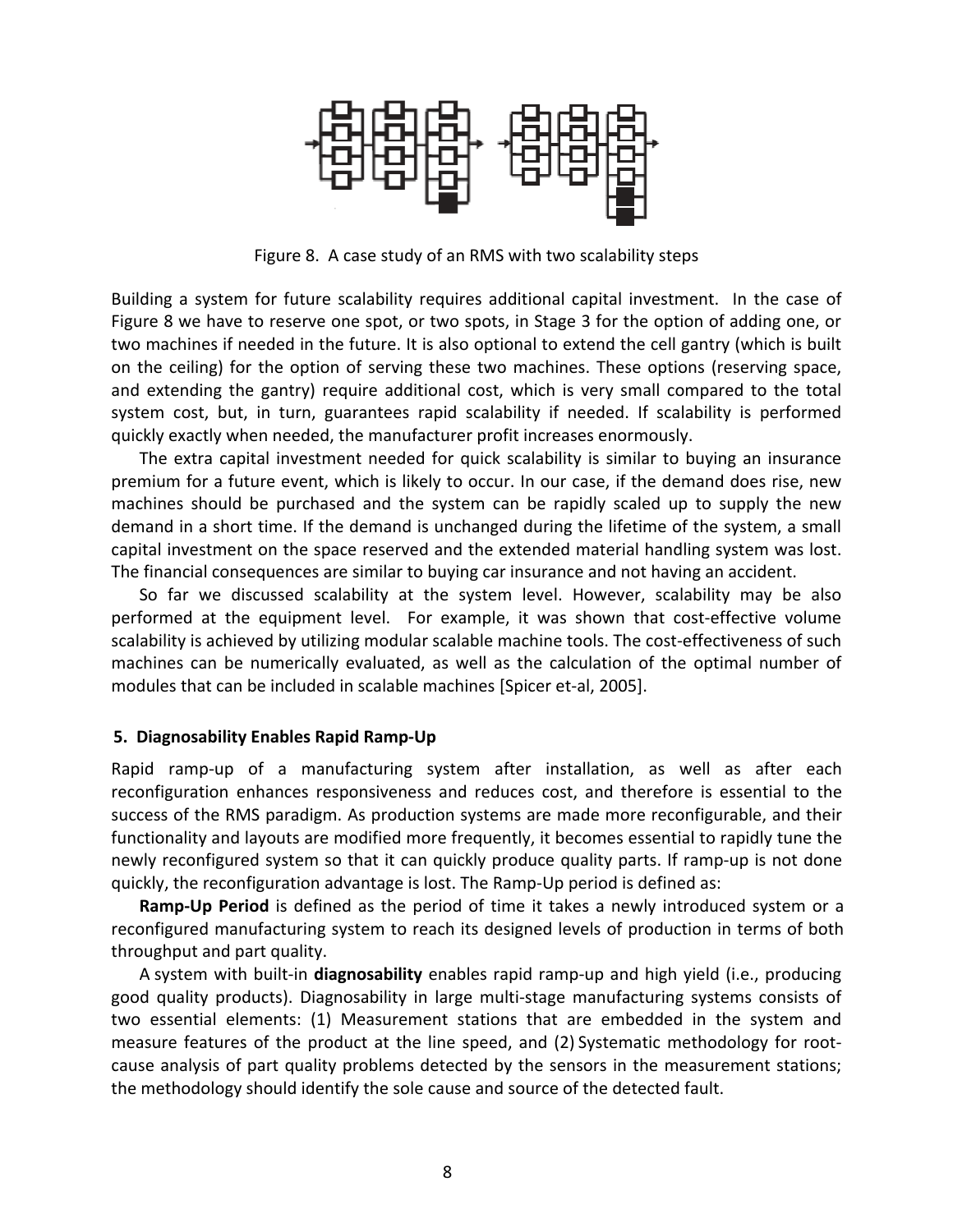For example, the measurement stations in an auto-body assembly line can detect faults such as a broken locator, or incorrectly programmed robot. If these manufacturing problems are not diagnosed and fixed, they can lead to problems in subsequent assembly, and eventually to quality problems in the final product, such as wind noise and water leakage. Note that a typical auto-body assembly line has 100 to 150 sheet metal parts that are welded in 100 serial assembly stations. The auto-body has about 1500 to 2000 fixture locators and approximately 4000 welding spots. So the probability that something will be assembled with errors is large. Only systematic in-line diagnostics methods can identify errors in real time.

When building the diagnosability characteristic into the system, the designer has to resolve the following issues:

- How to systematically find the root-cause of errors, in terms of which manufacturing machine/station introduced the error?
- How to distribute the measuring stations for effective diagnostic control?
- What to measure on the workpiece at each intermediate measurement stations?

To achieve diagnosability, we developed a method called Stream-of-Variations [Hu 1997], and a reconfigurable inspection machine (Koren and Katz, 2003). The Stream-of-Variations (SoV) method utilizes state space model to describe the variations and their propagation. In control theory the discrete state-space method has discrete time as the variable. In the SoV method for a serial line the discrete variable is the machine position in the line. SoV combines engineering process models with statistical analysis to account for how product dimensional variations accumulate as the product moves through a manufacturing system. It can be used, with appropriately selected and placed sensors, to diagnose the root causes of dimensional errors in the production system. Details are given in a book written by Shi (2006).

The enormous advantage of the SoV method is demonstrated in Figure 9, in which data points from actual production of auto-body assembly have been plotted. This figure proves the advantage of the systematic ramp-up process with built-in diagnosability. Applying the SoV reduces the error ("variation") more rapidly (15 weeks sooner than without SoV in this case), and more effectively, reducing auto-body variations from 5 mm to 2.2 mm. These improvements translate into a significant time-to-market advantage with huge benefits to the manufacturer, and a better product for the consumer (for example, doors that perfectly fit their opening, and trunks that close more accurately).



**Figure 9.** Results showing ramp-up time reduction in automotive body assembly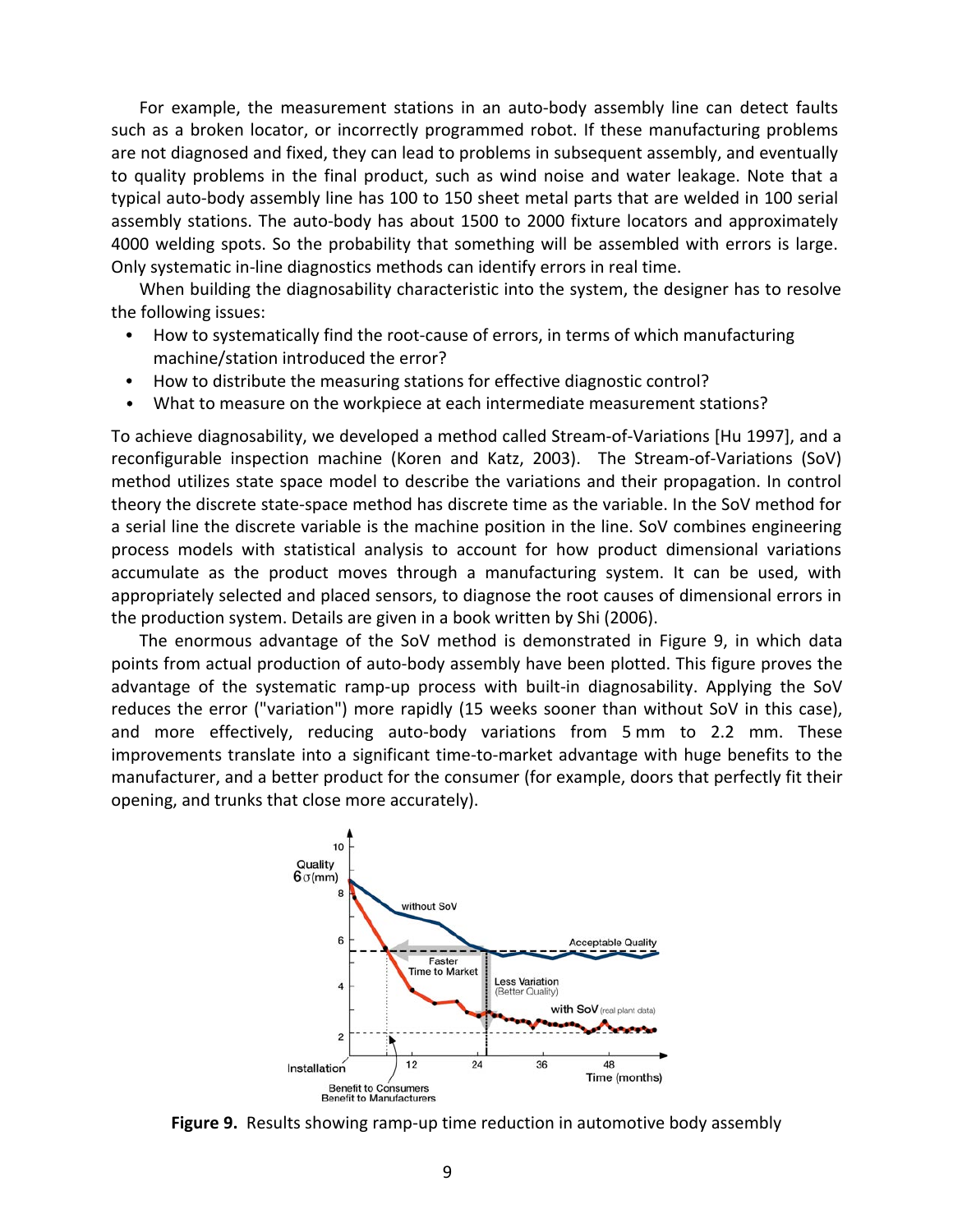An implementation of our reconfigurable inspection machine is shown in Figure 10. It is an inspection machine that is based on machine vision to detect small surface pores on the surface of engine blocks. High-resolution images of the engine block surface are acquired using a computerized vision system. The images are then analyzed to detect and measure pores (small pits < 1mm on the surface resulting from casting). In 2006 General Motors installed our in-line surface porosity inspection system at its Flint, Michigan engine plant. The inspection system was integrated into the production line, with a conveyor moving all engine blocks through this station. Using our technology GM prevents defective parts from reaching customers. Before our RIM was installed, an operator visually inspected each block at the line rate (20 seconds/engine block).



**Figure 10.** The reconfigurable inspection machine detects pores on engine blocks

# **6. Futuristic RMS Configurations**

To increase the productivity of the system, Reconfigurable Machine Tools (Koren and Kota, 1999) may be integrated into the RMS. Figure 11 shows an RMS incorporating two specifically designed RMTs in Stage 2. One RMT is capable of producing part  $\alpha$ , and the other RMT produces part  $\beta$ , both parts at the same time. In a more sophisticated RMT, the spindle heads are on a 90-degree index table that rotates to fit the part entering for processing, and then there is a need for only one RMT. The index-type spindle head can accommodate up to four different parts and there is no need to employ multiple RMTs. Another alternative may be a transfer machine that is built around a rotary (Dolgui et al, 2009) table that may be installed in Stage 2.



**Figure 11.** RMS with integrated reconfigurable machine tools (RMT)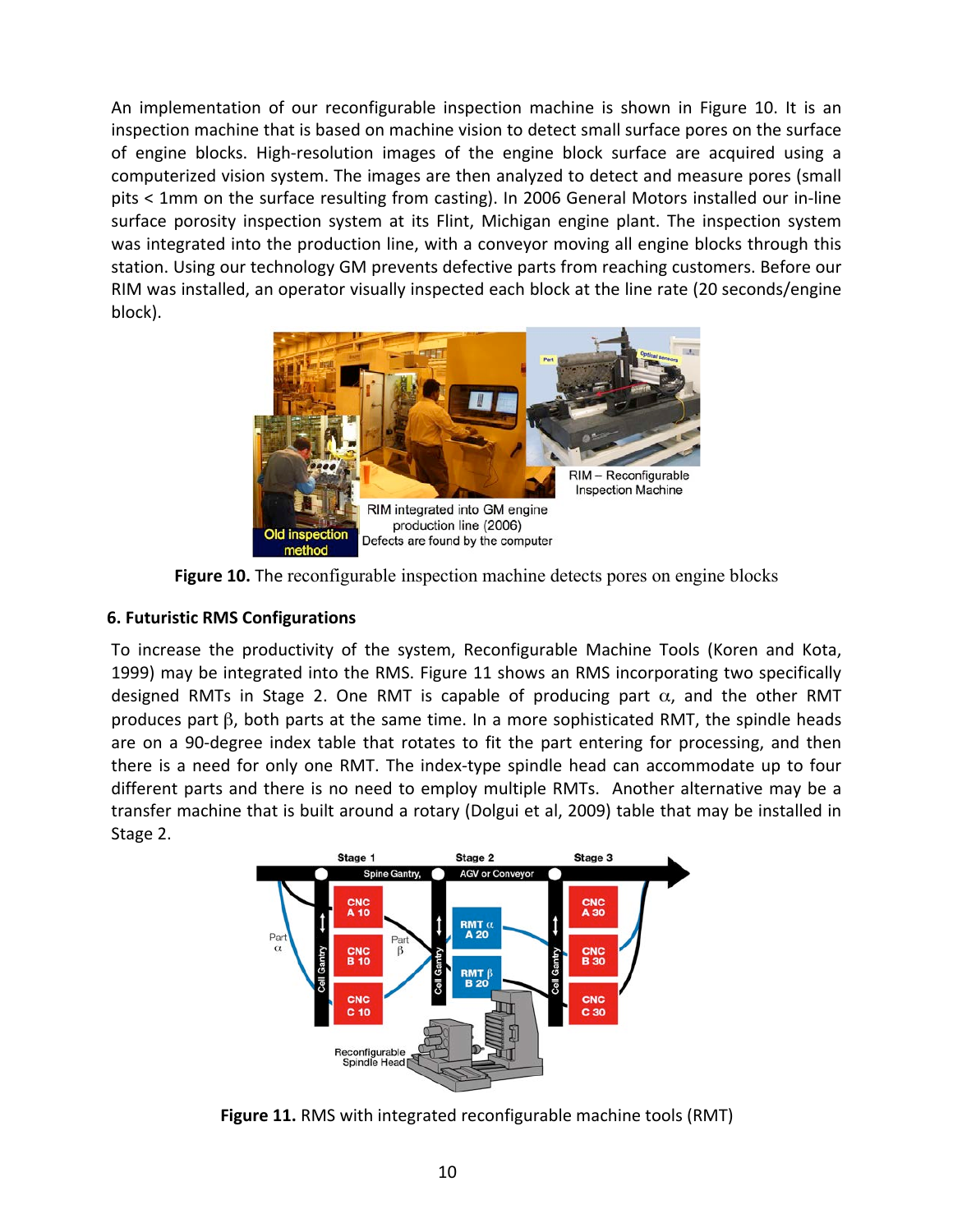The configuration in Figure 11 possesses five core characteristics, but it does not contain inprocess measurement stations to monitor product quality that are needed for diagnosability. To accomplish the latter task, reconfigurable inspection machines (RIMs) must be integrated into the system in sequence with the part flow, such that they are part of the system configuration.

An important issue is what happens if the RIM is down? The last thing that a plant manager wants is for an inspection machine to stall production. The solution  $-$  install the RIMs as a separate stage that allows the inspection to be conducted in a contaminant-free environment and can be by-passed if necessary. This solution is depicted in Figure 12.



**Figure 12.** RMS with integrated RMTs and RIMs

We have now a perfect RMS that possesses all six characteristics. But is this RMS truly perfect? What happens to the bad parts that the RIM tagged to be sent back for reprocessing? Or, what happens if, for example, CNCs B30 and C30 are both down and the productivity is reduced by 66%? Is there an alternative to reducing productivity to only 33% throughput in this case?

In order to improve the system responsiveness in these two cases, we can add a return conveyor (or an AGV line, or a gantry) to move the parts backwards, as depicted at the bottom of Figure 13. Bad parts can be sent for reprocessing at any stage. In the case of both CNCs in the third stage being down for an extended period of time, CNC C10 can be reprogrammed to share the load. After the drilling operations at Stage 2, the part can be sent back to CNC C10 to perform the tasks of Stage 3. We have now the ideal RMS – very productive with in-process quality checks, and highly responsive to both customer's needs and machine failures.



**Figure 13**. Proposed RMS with integrated RMTs and RIMs and a backwards flow-path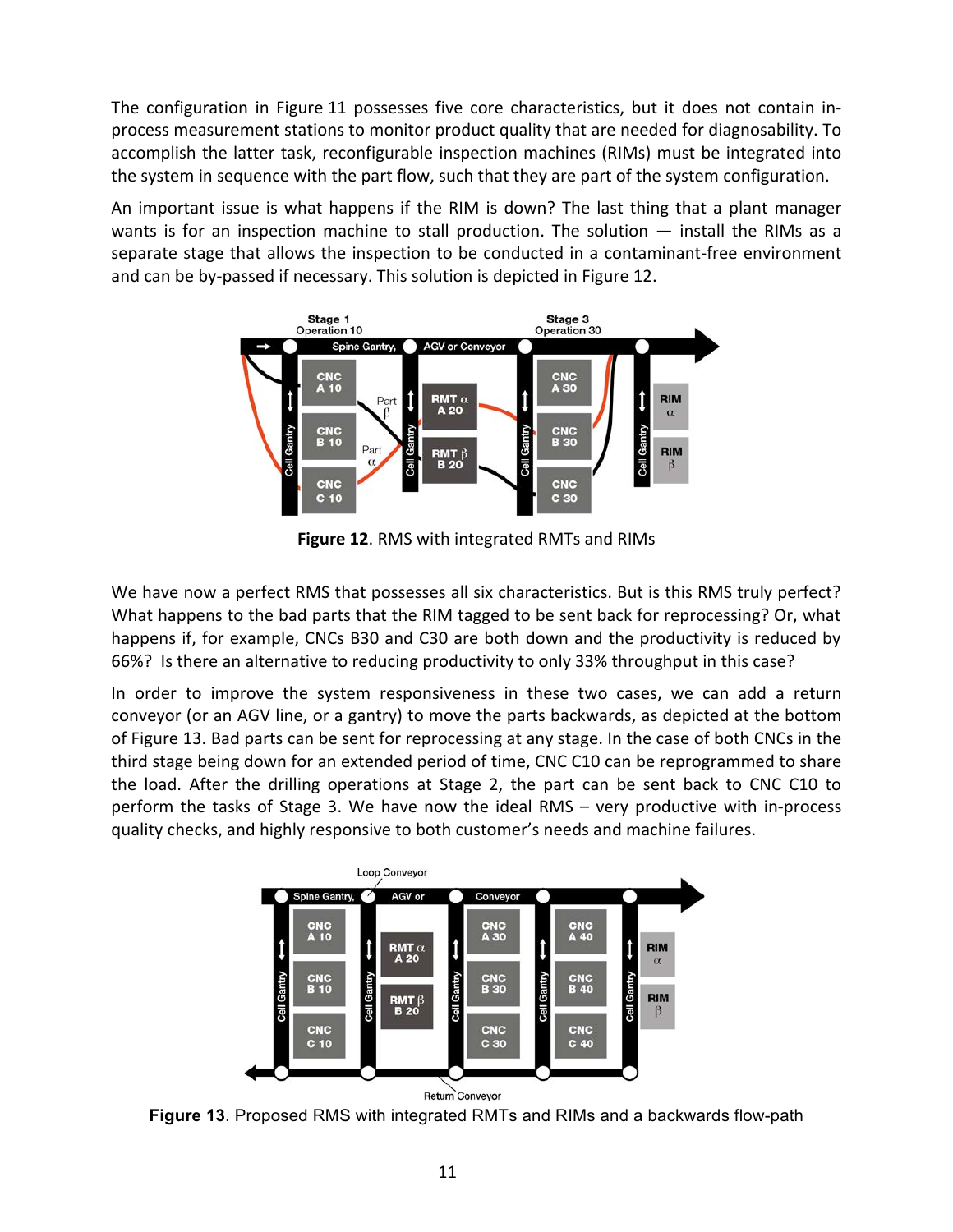#### **6. Conclusions**

With the recent increase in consumer demands for a wider variety of products in unpredicted quantities, manufacturing system responsiveness has become essential for industry competitiveness. To stay competitive in the  $21<sup>st</sup>$  Century manufacturing enterprises must possess manufacturing systems that can be rapidly adjusted with regard to both functionality and throughput capacity over the lifetime of the system.

Reconfigurable manufacturing systems (RMS) are characterized by their rapid, cost-effective response to market changes. The RMS components are CNC machines and some reconfigurable machines that are all connected into a system in way that enables changes in the system structure as the market demands. To build an ideal RMS, six characteristics have to be embedded in the system structure: Scalability, convertibility, diagnosability, modularity, integrability and customization Of these six, scalability and diagnosability, were identified by industry as the essential characteristics that enable successful reconfigurations to seize rapidly market opportunities. These two characteristics complement each other since scaling-up an existing system to cope with changing demand requires a subsequent ramp-up period that can be reduced dramatically by implementing the diagnosability characteristic. Some highlights elaborating on the challenges in implementing these two characteristics were demonstrated. Finally, futuristic reconfigurable systems that are more efficient than the existing industrial systems were suggested in this paper.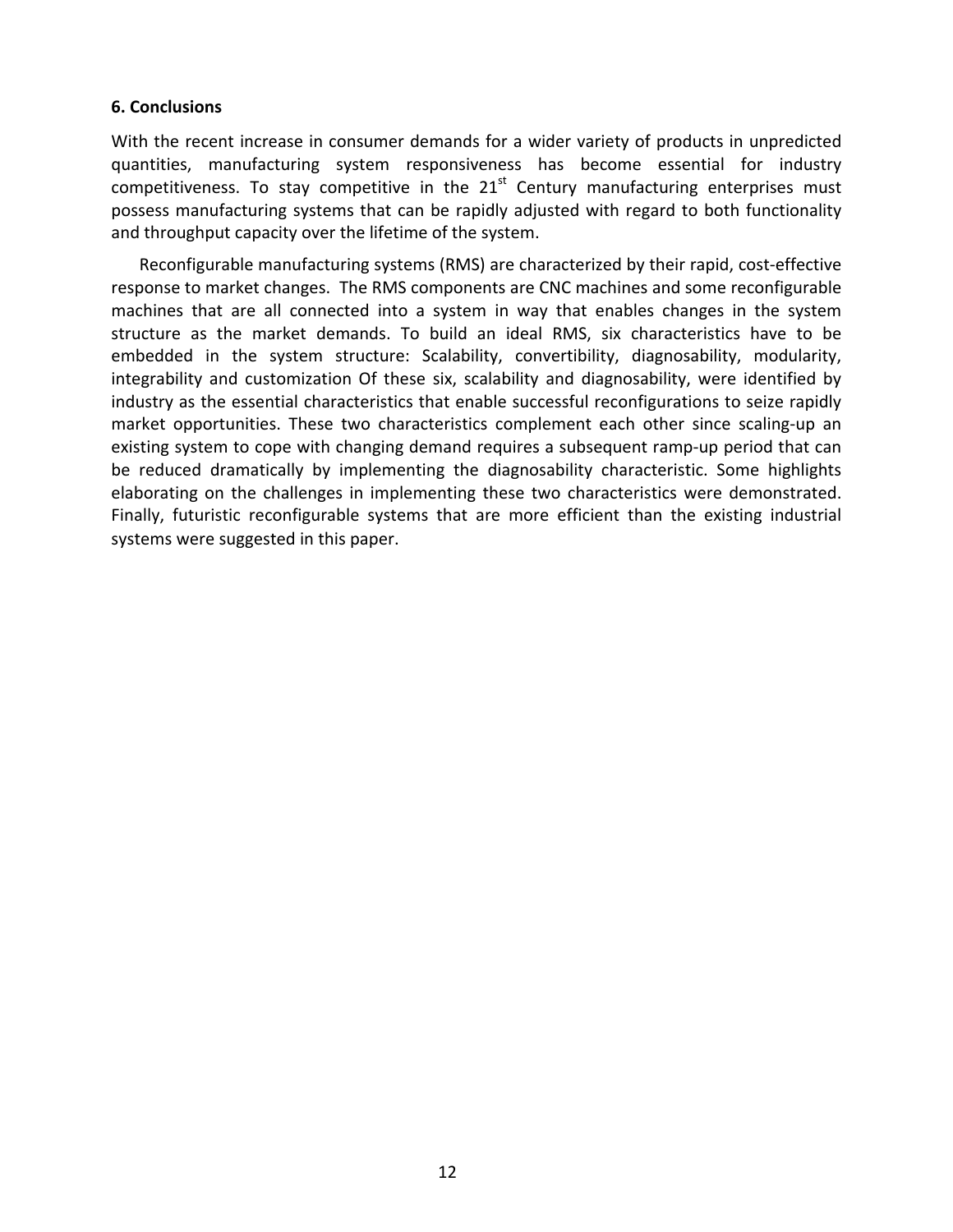#### **References**

- Abdi M.R., 2012, Product family formation and selection for reconfigurability using analytical network process. *International Journal of Production Research,* 50:17, 4908-4921
- Dolgui, A., Finel, B., Guschinsky, N.N., Levin, G.M. and Vernadat, F., 2005, A Heuristic Approach for Transfer Lines Balancing. J. Intel. Manuf., 16(2), 159–171
- Dolgui, A., Guschinsky, N.N. and Levin, G.M., 2006. A special case of transfer lines balancing by graph approach. Euro. J. Op. Res., 168(3), 732–746.
- Dolgui, A., Guschinsky, N.N. and Levin G. M., 2009, Graph approach for optimal design of transfer machine with rotary table. *International Journal of Production Research,* Vol. 47, No. 2, 321-341
- Dou, J., Dai, X. and Meng, Z. 2010, Optimisation for multipart flow-line configuration of reconfigurable manufacturing system using GA. *International Journal of Production Research,* 48:14, 4071-4100
- Essafi, M., Delorme, X. and Dolgui, A., 2012, A reactive GRASP and Path Relinking for balancing reconfigurable transfer lines. *International Journal of Production Research*, 50:18, 5213-5238
- Goyal, K.K., Jain PK. and Jain, M., 2012, Optimal configuration selection for reconfigurable manufacturing system using NSGA II and TOPSIS. *International Journal of Production Research,* Vol. 50, No. 15, 4175–4191
- Goyal, K.K., Jain P.K. and Jain M., 2013, A comprehensive approach to operation sequence similarity based part family formation in the reconfigurable manufacturing system. *International Journal of Production Research*, 51:6, 1762-1776
- Hu, SJ., 1997, Stream-of-variation theory for automotive body assembly. CIRP Annals-Manufacturing Technology 46 (1),1-6.
- Koren, Y. and Ulsoy, AG., 1997. *Reconfigurable/e Manufacturing Systems,* Engineering Research Center for Reconfigurable Machining Systems (ERC/RMS) Report #1, the University of Michigan, Ann Arbor, MI.
- Koren, Y. and Kota, S., 1999, *Reconfigurable Machine Tools*. US Patent 5,943,750.
- Koren, Y., Heisel, U., Jovane, F., Moriwaki, T., Pritschow, Ulsoy, AG. and Van Brussel, H., 1999, Reconfigurable manufacturing systems. *CIRP Annals-Manufacturing Technology,* 48 (2), 527-540.
- Koren, Y. and Ulsoy AG., 2002, Vision, principles and impact of reconfigurable manufacturing systems. *Powertrain International*, 5 (3), 14-21
- Koren, Y. and Katz R., 2003, *Reconfigurable apparatus and method for inspection during a manufacturing process*. US Patent 6,567,162
- Koren, Y., 2010. *The Global Manufacturing Revolution: Product-Process-Business Integration and Reconfigurable Systems*. Wiley.
- Koren, Y. and Shpitalni, M., 2010, Design of reconfigurable manufacturing systems, *Journal of*  Manufacturing *Systems*, 29 (4), 130-141.
- Li, G.Q., Mitrouchev, P., Wang, Y., Brissaud, D. and Lu, L., 2012, Evaluation of the logistic model of the reconfigurable manufacturing system based on generalised stochastic Petri nets. *International Journal of Production Research,* 50:22, 6249-6258
- Maier-Speredelozzi, V., Koren, Y. and Hu SJ., 2003, Convertibility measures for manufacturing systems, CIRP Annals-Manufacturing Technology 52 (1), 367-370.
- Meng, G., Heragu, S.S., and Zijm, H., 2004, Reconfigurable layout problem*. International Journal of Production Research*, 42 (22), 4709–4729
- Shi J., 2006. *Stream of Variation Modeling and Analysis for Multistage Manufacturing Processes.*  CRC Press, Taylor & Francis Group
- Spicer, P., Koren, Y., Shpitalni, M. and Yip-Ho D., 2002, Design principles for machining system configurations. *CIRP Annals-Manufacturing Technology* 51 (1), 275-280
- Spicer, P., Yip-Hoi, D. and Koren, Y., 2005. Scalable reconfigurable equipment design principles. *International Journal of Production Research,* 43 (22), 4839-4852
- Wang, W. and Koren Y., 2012, Scalability planning for reconfigurable manufacturing systems.